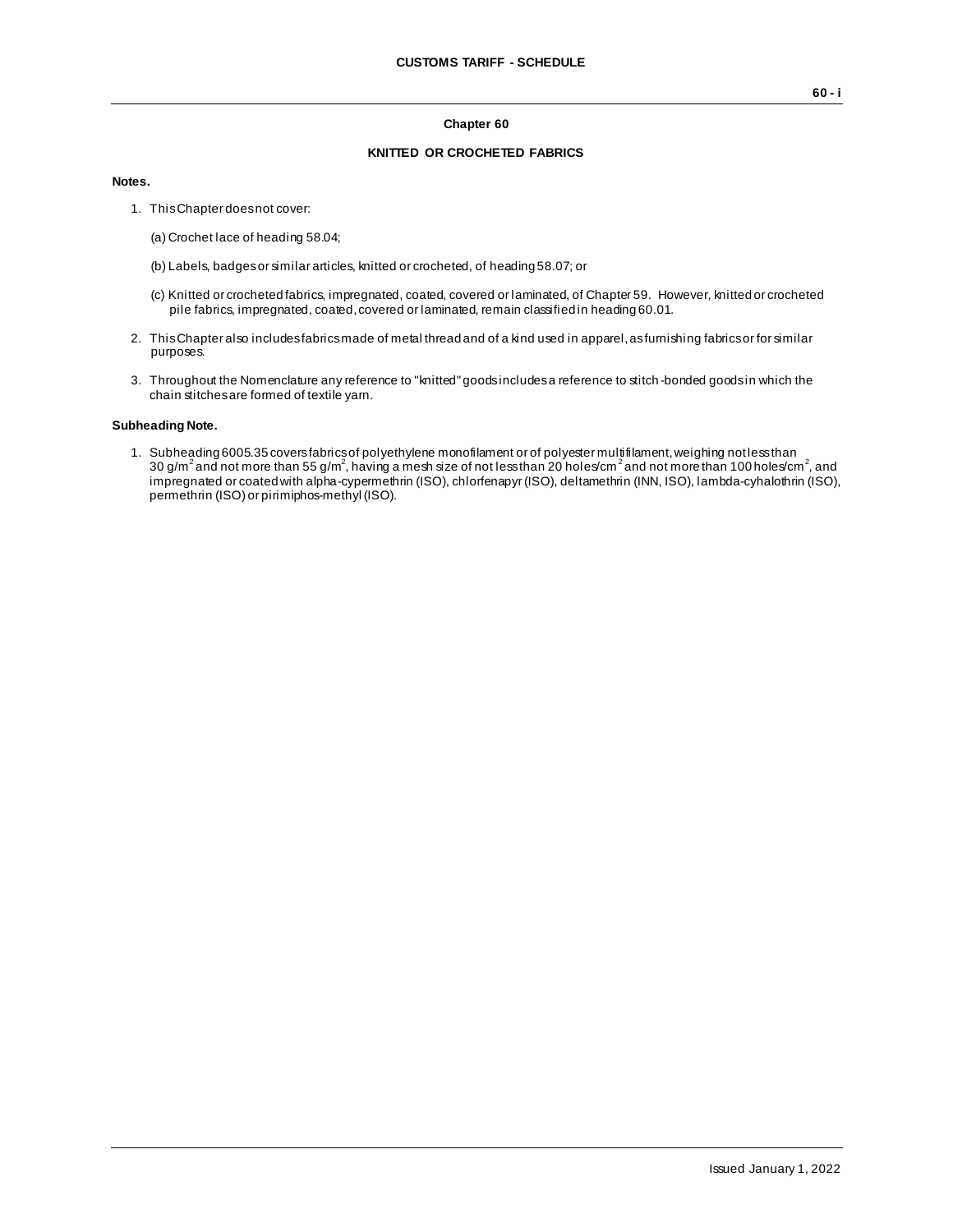## **CUSTOMS TARIFF - SCHEDULE**

| <b>Tariff</b><br>SS<br>Item | <b>Description of Goods</b>                                                                                                                                                 | Unit of<br>Meas. | <b>MFN</b><br><b>Tariff</b> | <b>Applicable</b><br><b>Preferential Tariffs</b>                                                                      |
|-----------------------------|-----------------------------------------------------------------------------------------------------------------------------------------------------------------------------|------------------|-----------------------------|-----------------------------------------------------------------------------------------------------------------------|
| 60.01                       | Pile fabrics, including "long pile" fabrics and terry fabrics, knitted or<br>crocheted.                                                                                     |                  |                             |                                                                                                                       |
|                             | 6001.10.00 00 -"Long pile" fabrics                                                                                                                                          | <b>KGM</b>       | Free                        | LDCT, GPT, UST, MXT,<br>CIAT, CT, CRT, IT, NT,<br>SLT, PT, COLT, JT, PAT,<br>HNT, KRT, CEUT, UAT,<br>CPTPT, UKT: Free |
|                             | -Looped pile fabrics:                                                                                                                                                       |                  |                             |                                                                                                                       |
| 6001.21.00 00 - - Of cotton |                                                                                                                                                                             | <b>KGM</b>       | Free                        | LDCT, GPT, UST, MXT,<br>CIAT, CT, CRT, IT, NT,<br>SLT, PT, COLT, JT, PAT,<br>HNT, KRT, CEUT, UAT,<br>CPTPT, UKT: Free |
|                             | 6001.22.00 00 - - Of man-made fibres                                                                                                                                        | <b>KGM</b>       | Free                        | LDCT, UST, MXT, CIAT,<br>CT, CRT, IT, NT, SLT, PT,<br>COLT, JT, PAT, HNT,<br>KRT, CEUT, UAT,<br>CPTPT, UKT: Free      |
|                             | 6001.29.00 00 - - Of other textile materials                                                                                                                                | <b>KGM</b>       | Free                        | LDCT, GPT, UST, MXT,<br>CIAT, CT, CRT, IT, NT,<br>SLT, PT, COLT, JT, PAT,<br>HNT, KRT, CEUT, UAT,<br>CPTPT, UKT: Free |
|                             | -Other:                                                                                                                                                                     |                  |                             |                                                                                                                       |
| 6001.91.00 00 - - Of cotton |                                                                                                                                                                             | <b>KGM</b>       | Free                        | LDCT, GPT, UST, MXT,<br>CIAT, CT, CRT, IT, NT,<br>SLT, PT, COLT, JT, PAT,<br>HNT, KRT, CEUT, UAT,<br>CPTPT, UKT: Free |
|                             | 6001.92.00 00 - - Of man-made fibres                                                                                                                                        | KGM              | Free                        | LDCT, GPT, UST, MXT,<br>CIAT, CT, CRT, IT, NT,<br>SLT, PT, COLT, JT, PAT,<br>HNT, KRT, CEUT, UAT,<br>CPTPT, UKT: Free |
|                             | 6001.99.00 00 - - Of other textile materials                                                                                                                                | KGM              | Free                        | LDCT, GPT, UST, MXT,<br>CIAT, CT, CRT, IT, NT,<br>SLT, PT, COLT, JT, PAT,<br>HNT, KRT, CEUT, UAT,<br>CPTPT, UKT: Free |
| 60.02                       | Knitted or crocheted fabrics of a width not exceeding 30 cm, containing<br>by weight 5% or more of elastomeric yarn or rubber thread, other than<br>those of heading 60.01. |                  |                             |                                                                                                                       |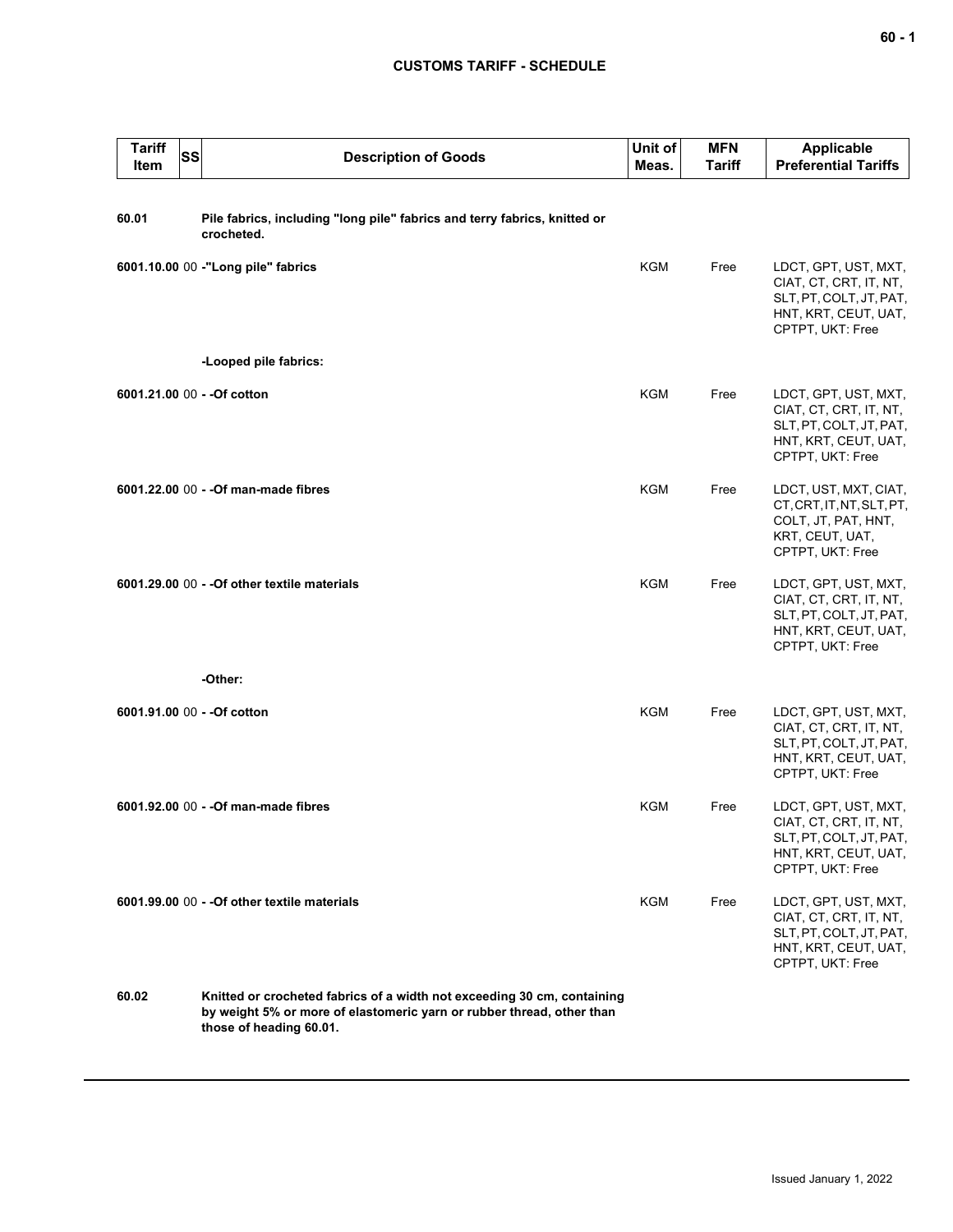| <b>Tariff</b><br>SS<br>Item | <b>Description of Goods</b>                                                                                                                                             | Unit of<br>Meas. | <b>MFN</b><br>Tariff | Applicable<br><b>Preferential Tariffs</b>                                                                             |
|-----------------------------|-------------------------------------------------------------------------------------------------------------------------------------------------------------------------|------------------|----------------------|-----------------------------------------------------------------------------------------------------------------------|
|                             | 6002.40.00 00 -Containing by weight 5% or more of elastomeric yarn but not<br>containing rubber thread                                                                  | <b>KGM</b>       | Free                 | LDCT, GPT, UST, MXT,<br>CIAT, CT, CRT, IT, NT,<br>SLT, PT, COLT, JT, PAT,<br>HNT, KRT, CEUT, UAT,<br>CPTPT, UKT: Free |
| 6002.90.00 00 -Other        |                                                                                                                                                                         | <b>KGM</b>       | Free                 | LDCT, GPT, UST, MXT,<br>CIAT, CT, CRT, IT, NT,<br>SLT, PT, COLT, JT, PAT,<br>HNT, KRT, CEUT, UAT,<br>CPTPT, UKT: Free |
| 60.03                       | Knitted or crocheted fabrics of a width not exceeding 30 cm, other than<br>those of heading 60.01 or 60.02.                                                             |                  |                      |                                                                                                                       |
|                             | 6003.10.00 00 -Of wool or fine animal hair                                                                                                                              | KGM              | Free                 | LDCT, GPT, UST, MXT,<br>CIAT, CT, CRT, IT, NT,<br>SLT, PT, COLT, JT, PAT,<br>HNT, KRT, CEUT, UAT,<br>CPTPT, UKT: Free |
| 6003.20.00 00 -Of cotton    |                                                                                                                                                                         | KGM              | Free                 | LDCT, GPT, UST, MXT,<br>CIAT, CT, CRT, IT, NT,<br>SLT, PT, COLT, JT, PAT,<br>HNT, KRT, CEUT, UAT,<br>CPTPT, UKT: Free |
|                             | 6003.30.00 00 - Of synthetic fibres                                                                                                                                     | <b>KGM</b>       | Free                 | LDCT, GPT, UST, MXT,<br>CIAT, CT, CRT, IT, NT,<br>SLT, PT, COLT, JT, PAT,<br>HNT, KRT, CEUT, UAT,<br>CPTPT, UKT: Free |
|                             | 6003.40.00 00 - Of artificial fibres                                                                                                                                    | <b>KGM</b>       | Free                 | LDCT, GPT, UST, MXT,<br>CIAT, CT, CRT, IT, NT,<br>SLT, PT, COLT, JT, PAT,<br>HNT, KRT, CEUT, UAT,<br>CPTPT, UKT: Free |
| 6003.90.00 00 -Other        |                                                                                                                                                                         | <b>KGM</b>       | Free                 | LDCT, GPT, UST, MXT,<br>CIAT, CT, CRT, IT, NT,<br>SLT, PT, COLT, JT, PAT,<br>HNT, KRT, CEUT, UAT,<br>CPTPT, UKT: Free |
| 60.04                       | Knitted or crocheted fabrics of a width exceeding 30 cm, containing by<br>weight 5% or more of elastomeric yarn or rubber thread, other than<br>those of heading 60.01. |                  |                      |                                                                                                                       |
|                             | 6004.10.00 00 - Containing by weight 5% or more of elastomeric yarn but not<br>containing rubber thread                                                                 | <b>KGM</b>       | Free                 | LDCT, GPT, UST, MXT,<br>CIAT, CT, CRT, IT, NT,<br>SLT, PT, COLT, JT, PAT,<br>HNT, KRT, CEUT, UAT,<br>CPTPT, UKT: Free |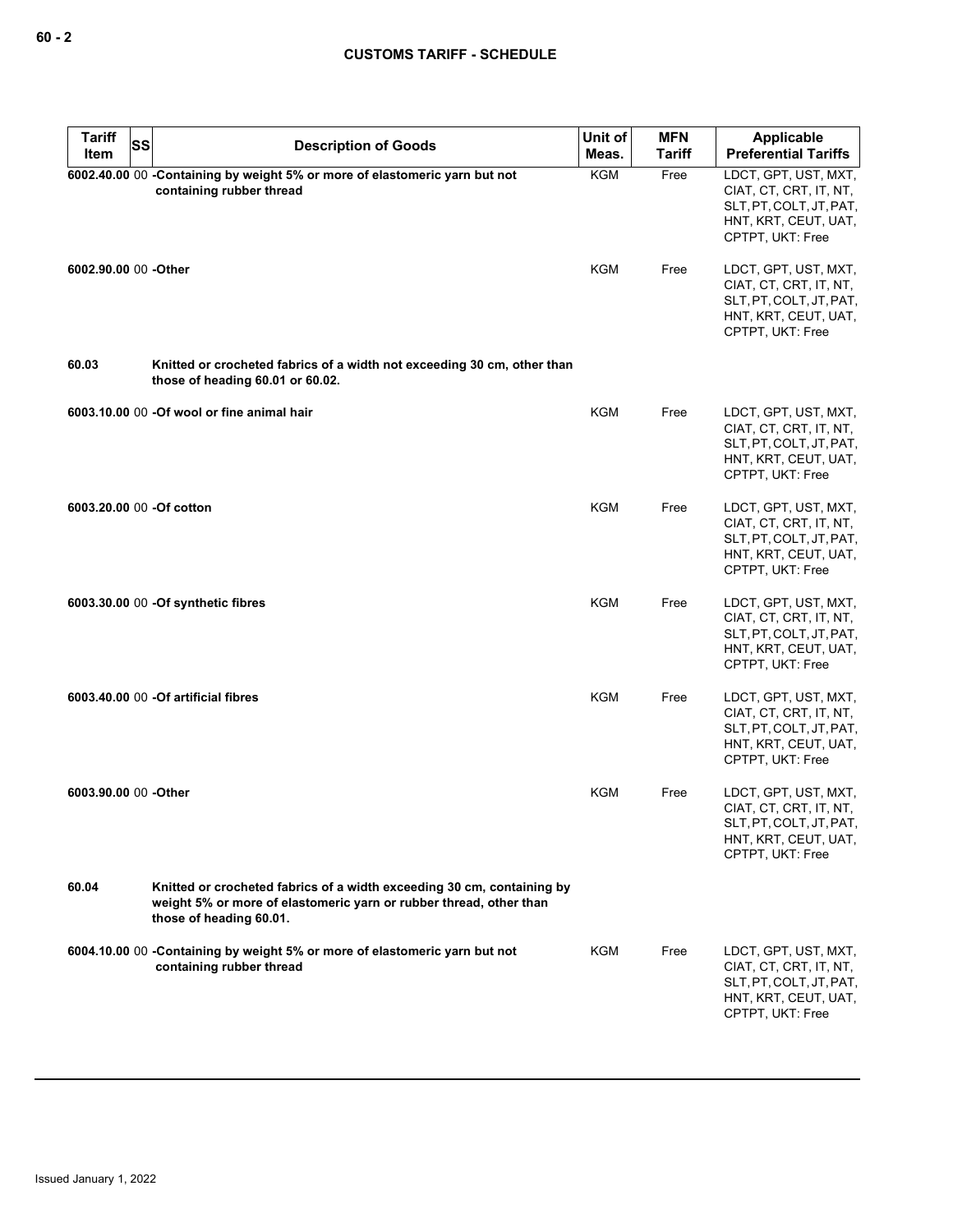| <b>Tariff</b><br><b>SS</b><br>Item | <b>Description of Goods</b>                                                                                            | Unit of<br>Meas. | <b>MFN</b><br><b>Tariff</b> | Applicable<br><b>Preferential Tariffs</b>                                                                             |
|------------------------------------|------------------------------------------------------------------------------------------------------------------------|------------------|-----------------------------|-----------------------------------------------------------------------------------------------------------------------|
| 6004.90.00 00 -Other               |                                                                                                                        | <b>KGM</b>       | Free                        | LDCT, GPT, UST, MXT,<br>CIAT, CT, CRT, IT, NT,<br>SLT, PT, COLT, JT, PAT,<br>HNT, KRT, CEUT, UAT,<br>CPTPT, UKT: Free |
| 60.05                              | Warp knit fabrics (including those made on galloon knitting machines),<br>other than those of headings 60.01 to 60.04. |                  |                             |                                                                                                                       |
|                                    | -Of cotton:                                                                                                            |                  |                             |                                                                                                                       |
|                                    | 6005.21.00 00 - - Unbleached or bleached                                                                               | <b>KGM</b>       | Free                        | LDCT, GPT, UST, MXT,<br>CIAT, CT, CRT, IT, NT,<br>SLT, PT, COLT, JT, PAT,<br>HNT, KRT, CEUT, UAT,<br>CPTPT, UKT: Free |
| 6005.22.00 00 - - Dyed             |                                                                                                                        | <b>KGM</b>       | Free                        | LDCT, GPT, UST, MXT,<br>CIAT, CT, CRT, IT, NT,<br>SLT, PT, COLT, JT, PAT,<br>HNT, KRT, CEUT, UAT,<br>CPTPT, UKT: Free |
|                                    | 6005.23.00 00 - - Of yarns of different colours                                                                        | <b>KGM</b>       | Free                        | LDCT, GPT, UST, MXT,<br>CIAT, CT, CRT, IT, NT,<br>SLT, PT, COLT, JT, PAT,<br>HNT, KRT, CEUT, UAT,<br>CPTPT, UKT: Free |
| 6005.24.00 00 - - Printed          |                                                                                                                        | <b>KGM</b>       | Free                        | LDCT, GPT, UST, MXT,<br>CIAT, CT, CRT, IT, NT,<br>SLT, PT, COLT, JT, PAT,<br>HNT, KRT, CEUT, UAT,<br>CPTPT, UKT: Free |
|                                    | -Of synthetic fibres:                                                                                                  |                  |                             |                                                                                                                       |
|                                    | 6005.35.00 00 - - Fabrics specified in Subheading Note 1 to this Chapter                                               | KGM              | Free                        | LDCT, UST, MXT, CIAT,<br>CT, CRT, IT, NT, SLT, PT,<br>COLT, JT, PAT, HNT,<br>KRT, CEUT, UAT,<br>CPTPT, UKT: Free      |
|                                    | 6005.36.00 00 - - Other, unbleached or bleached                                                                        | <b>KGM</b>       | Free                        | LDCT, GPT, UST, MXT,<br>CIAT, CT, CRT, IT, NT,<br>SLT, PT, COLT, JT, PAT,<br>HNT, KRT, CEUT, UAT,<br>CPTPT, UKT: Free |
|                                    | 6005.37.00 00 - - Other, dyed                                                                                          | <b>KGM</b>       | Free                        | LDCT, GPT, UST, MXT,<br>CIAT, CT, CRT, IT, NT,<br>SLT, PT, COLT, JT, PAT,<br>HNT, KRT, CEUT, UAT,<br>CPTPT, UKT: Free |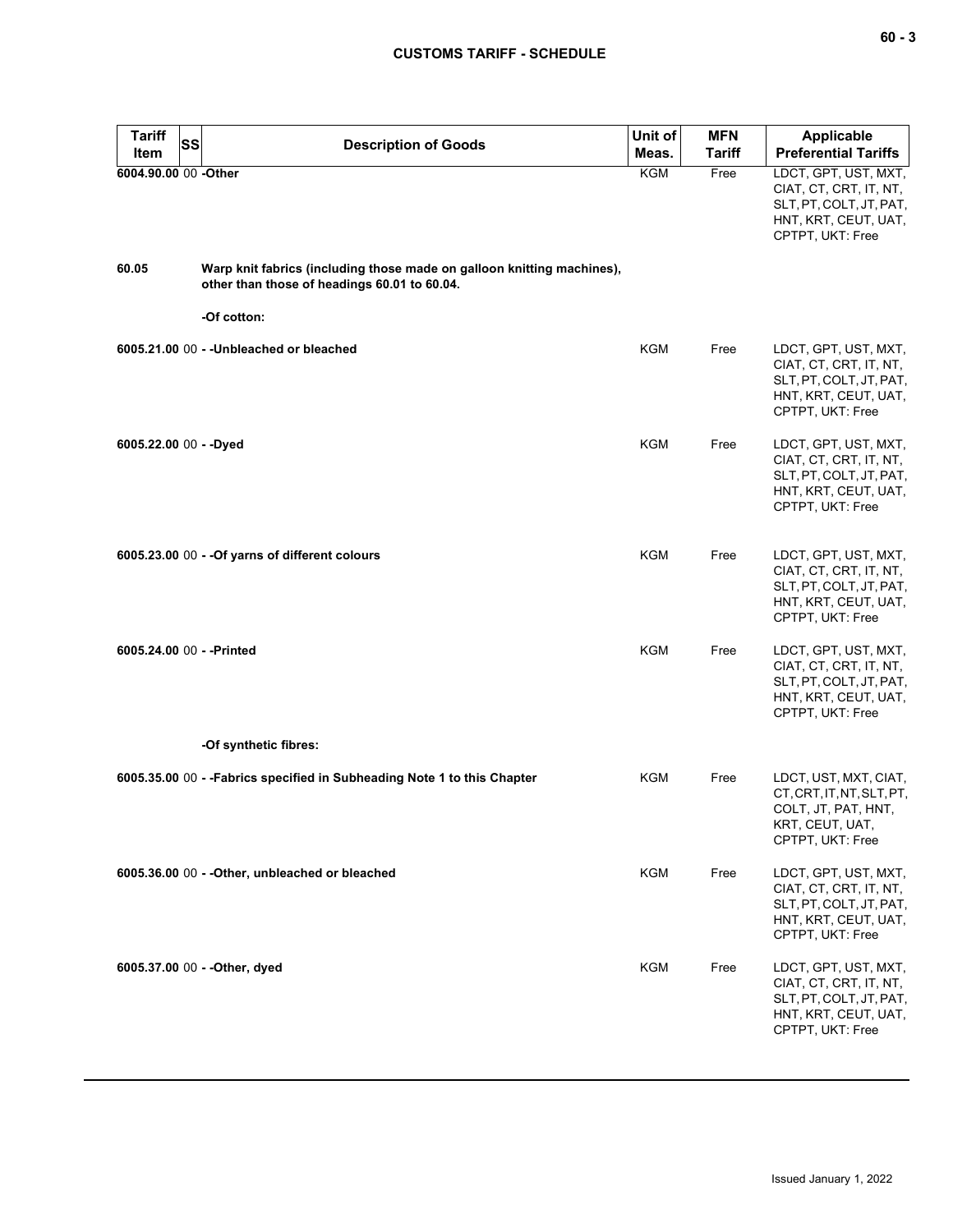| <b>Tariff</b><br><b>SS</b> | <b>Description of Goods</b>                            | Unit of    | <b>MFN</b>    | Applicable                                                                                                            |
|----------------------------|--------------------------------------------------------|------------|---------------|-----------------------------------------------------------------------------------------------------------------------|
| Item                       |                                                        | Meas.      | <b>Tariff</b> | <b>Preferential Tariffs</b>                                                                                           |
|                            | 6005.38.00 00 - - Other, of yarns of different colours | <b>KGM</b> | Free          | LDCT, GPT, UST, MXT,<br>CIAT, CT, CRT, IT, NT,<br>SLT, PT, COLT, JT, PAT,<br>HNT, KRT, CEUT, UAT,<br>CPTPT, UKT: Free |
|                            | 6005.39.00 00 - - Other, printed                       | KGM        | Free          | LDCT, GPT, UST, MXT,<br>CIAT, CT, CRT, IT, NT,<br>SLT, PT, COLT, JT, PAT,<br>HNT, KRT, CEUT, UAT,<br>CPTPT, UKT: Free |
|                            | -Of artificial fibres:                                 |            |               |                                                                                                                       |
|                            | 6005.41.00 00 - - Unbleached or bleached               | <b>KGM</b> | Free          | LDCT, GPT, UST, MXT,<br>CIAT, CT, CRT, IT, NT,<br>SLT, PT, COLT, JT, PAT,<br>HNT, KRT, CEUT, UAT,<br>CPTPT, UKT: Free |
| 6005.42.00 00 - - Dyed     |                                                        | KGM        | Free          | LDCT, GPT, UST, MXT,<br>CIAT, CT, CRT, IT, NT,<br>SLT, PT, COLT, JT, PAT,<br>HNT, KRT, CEUT, UAT,<br>CPTPT, UKT: Free |
|                            | 6005.43.00 00 - - Of yarns of different colours        | <b>KGM</b> | Free          | LDCT, GPT, UST, MXT,<br>CIAT, CT, CRT, IT, NT,<br>SLT, PT, COLT, JT, PAT,<br>HNT, KRT, CEUT, UAT,<br>CPTPT, UKT: Free |
| 6005.44.00 00 - - Printed  |                                                        | <b>KGM</b> | Free          | LDCT, GPT, UST, MXT,<br>CIAT, CT, CRT, IT, NT,<br>SLT, PT, COLT, JT, PAT,<br>HNT, KRT, CEUT, UAT,<br>CPTPT, UKT: Free |
| 6005.90.00 00 -Other       |                                                        | <b>KGM</b> | Free          | LDCT, GPT, UST, MXT,<br>CIAT, CT, CRT, IT, NT,<br>SLT, PT, COLT, JT, PAT,<br>HNT, KRT, CEUT, UAT,<br>CPTPT, UKT: Free |
| 60.06                      | Other knitted or crocheted fabrics.                    |            |               |                                                                                                                       |
|                            | 6006.10.00 00 -Of wool or fine animal hair             | KGM        | Free          | LDCT, UST, MXT, CIAT,<br>CT, CRT, IT, NT, SLT, PT,<br>COLT, JT, PAT, HNT,<br>KRT, CEUT, UAT,<br>CPTPT, UKT: Free      |
|                            | -Of cotton:                                            |            |               |                                                                                                                       |

**6006.21 - -Unbleached or bleached**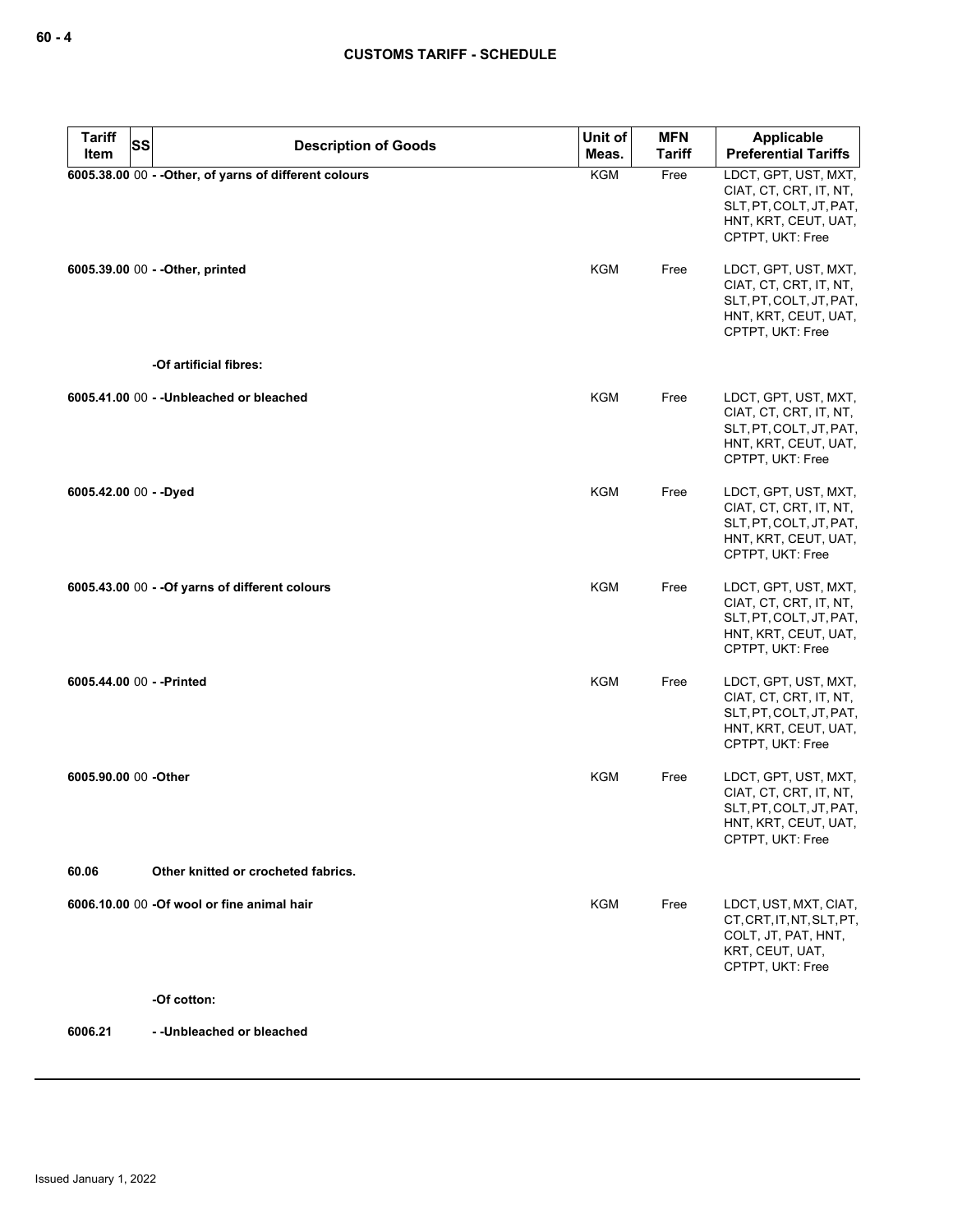# **CUSTOMS TARIFF - SCHEDULE**

| <b>Tariff</b><br>SS<br><b>Item</b> | <b>Description of Goods</b>                                                                                                                              | Unit of<br>Meas. | <b>MFN</b><br><b>Tariff</b> | <b>Applicable</b><br><b>Preferential Tariffs</b>                                                                 |
|------------------------------------|----------------------------------------------------------------------------------------------------------------------------------------------------------|------------------|-----------------------------|------------------------------------------------------------------------------------------------------------------|
|                                    | 6006.21.10 00 - - - Circular knit, solely of cotton yarns measuring less than 100 decitex per<br>single yarn (100 metric number or more per single yarn) | KGM              | Free                        | LDCT, UST, MXT, CIAT,<br>CT, CRT, IT, NT, SLT, PT,<br>COLT, JT, PAT, HNT,<br>KRT, CEUT, UAT,<br>CPTPT, UKT: Free |
| 6006.21.90 00 - - - Other          |                                                                                                                                                          | <b>KGM</b>       | Free                        | LDCT, UST, MXT, CIAT,<br>CT, CRT, IT, NT, SLT, PT,<br>COLT, JT, PAT, HNT,<br>KRT, CEUT, UAT,<br>CPTPT, UKT: Free |
| 6006.22                            | --Dyed                                                                                                                                                   |                  |                             |                                                                                                                  |
|                                    | 6006.22.10 00 - - -Circular knit, solely of cotton yarns measuring less than 100 decitex per<br>single yarn (100 metric number or more per single yarn)  | KGM              | Free                        | LDCT, UST, MXT, CIAT,<br>CT, CRT, IT, NT, SLT, PT,<br>COLT, JT, PAT, HNT,<br>KRT, CEUT, UAT,<br>CPTPT, UKT: Free |
| 6006.22.90 00 - - - Other          |                                                                                                                                                          | <b>KGM</b>       | Free                        | LDCT, UST, MXT, CIAT,<br>CT, CRT, IT, NT, SLT, PT,<br>COLT, JT, PAT, HNT,<br>KRT, CEUT, UAT,<br>CPTPT, UKT: Free |
| 6006.23                            | - - Of yarns of different colours                                                                                                                        |                  |                             |                                                                                                                  |
|                                    | 6006.23.20 00 - - -Circular knit, solely of cotton yarns measuring less than 100 decitex per<br>single yarn (100 metric number or more per single yarn)  | KGM              | Free                        | LDCT, UST, MXT, CIAT,<br>CT, CRT, IT, NT, SLT, PT,<br>COLT, JT, PAT, HNT,<br>KRT, CEUT, UAT,<br>CPTPT, UKT: Free |
| 6006.23.90 00 - - - Other          |                                                                                                                                                          | <b>KGM</b>       | Free                        | LDCT, UST, MXT, CIAT,<br>CT, CRT, IT, NT, SLT, PT,<br>COLT, JT, PAT, HNT,<br>KRT, CEUT, UAT,<br>CPTPT, UKT: Free |
| 6006.24                            | - -Printed                                                                                                                                               |                  |                             |                                                                                                                  |
|                                    | 6006.24.10 00 - - -Circular knit, solely of cotton yarns measuring less than 100 decitex per<br>single yarn (100 metric number or more per single yarn)  | KGM              | Free                        | LDCT, UST, MXT, CIAT,<br>CT.CRT.IT.NT.SLT.PT.<br>COLT, JT, PAT, HNT,<br>KRT, CEUT, UAT,<br>CPTPT, UKT: Free      |
| 6006.24.90 00 - - - Other          |                                                                                                                                                          | KGM              | Free                        | LDCT, UST, MXT, CIAT,<br>CT, CRT, IT, NT, SLT, PT,<br>COLT, JT, PAT, HNT,<br>KRT, CEUT, UAT,<br>CPTPT, UKT: Free |
|                                    | -Of synthetic fibres:                                                                                                                                    |                  |                             |                                                                                                                  |